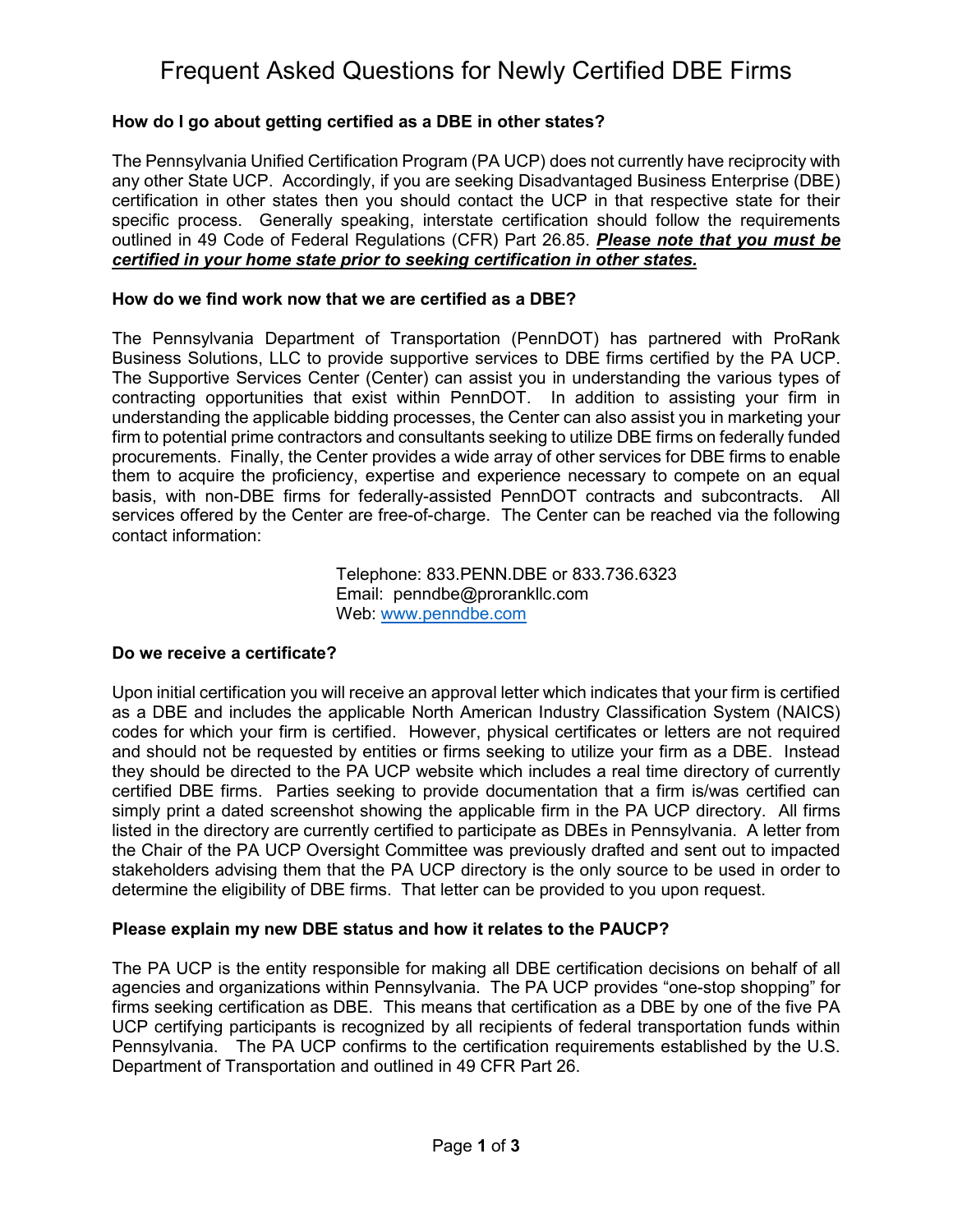# Frequent Asked Questions for Newly Certified DBE Firms

Recipients of federal transportation dollars establish DBE goals on federally funded projects that lend themselves to subcontracting opportunities. Prime contractors or consultants seeking to meet these DBE goals (or making a Good Faith Effort to do so) can only utilize firms certified as DBEs by the PA UCP. In addition, certification as a DBE gives you access to the DBE Supportive Services Center at ProRank Business Solutions, LLC. The Center offers a multitude of services (all free-of-charge) which include the following:

- Bid Assistance
- Bonding Assistance
- Business Plan Development
- Computer Training
- Construction Management Training
- Construction Technology Training
- Assistance with Financial Resources
- Marketing & Communications
- On-site Assistance at your location
- Prime/DBE Matchmaking
- Overhead Rate Calculation Assistance

## **May I say that I am certified on my letterhead?**

Yes, you are encouraged to promote your firm's certification as a DBE.

### **How can I get additional Code(s)?**

The PA UCP has developed a 'Request for NAICS Code Modification form for firms seeking additional NAICS codes. This form should be completed and submitted to your respective PA UCP certifying agency. To assist in expediting the request you are encouraged to include documentation which shows your firm has and/or is providing the products or services for which you are seeking additional codes. Please note that an onsite review may be conducted depending on the code(s) requested and whether or not they are vastly different from the current work and codes for which you are already certified.

#### **During my yearly renewal, do I have to go through the entire process again?**

No. However, you are required to complete and submit an Annual Affidavit, along with copies of the most recent federal business tax returns in order to affirm your continued eligibility. Additional documentation may be required if significant changes have been indicated on the affidavit.

#### **Who do I contact if I have additional questions about my certification?**

You should contact the Bureau of Equal Opportunity's (BEO) Certification Staff for all questions related to your DBE certification. BEO can be reached via the following contact information:

> Telephone: 800.468.4201 or 717.787.5891 Fax: 717.772.4026 Email: [penndotucpinfo@pa.gov](mailto:penndotucpinfo@pa.gov)

#### **May I sub out some of my work?**

You may subcontract out a portion of your work to both DBE and non-DBE firms provided your firms still performs a commercially useful function (CUF) as outlined under 49 CFR Part 26.55 (c). You must clarify the portion of work you intend to subcontract out when agreeing to participate on the project. This is critical to ensuring an accurate CUF evaluation. Please note that the portions of work you subcontract out to non-DBE firms cannot be counted towards the project's DBE goal.